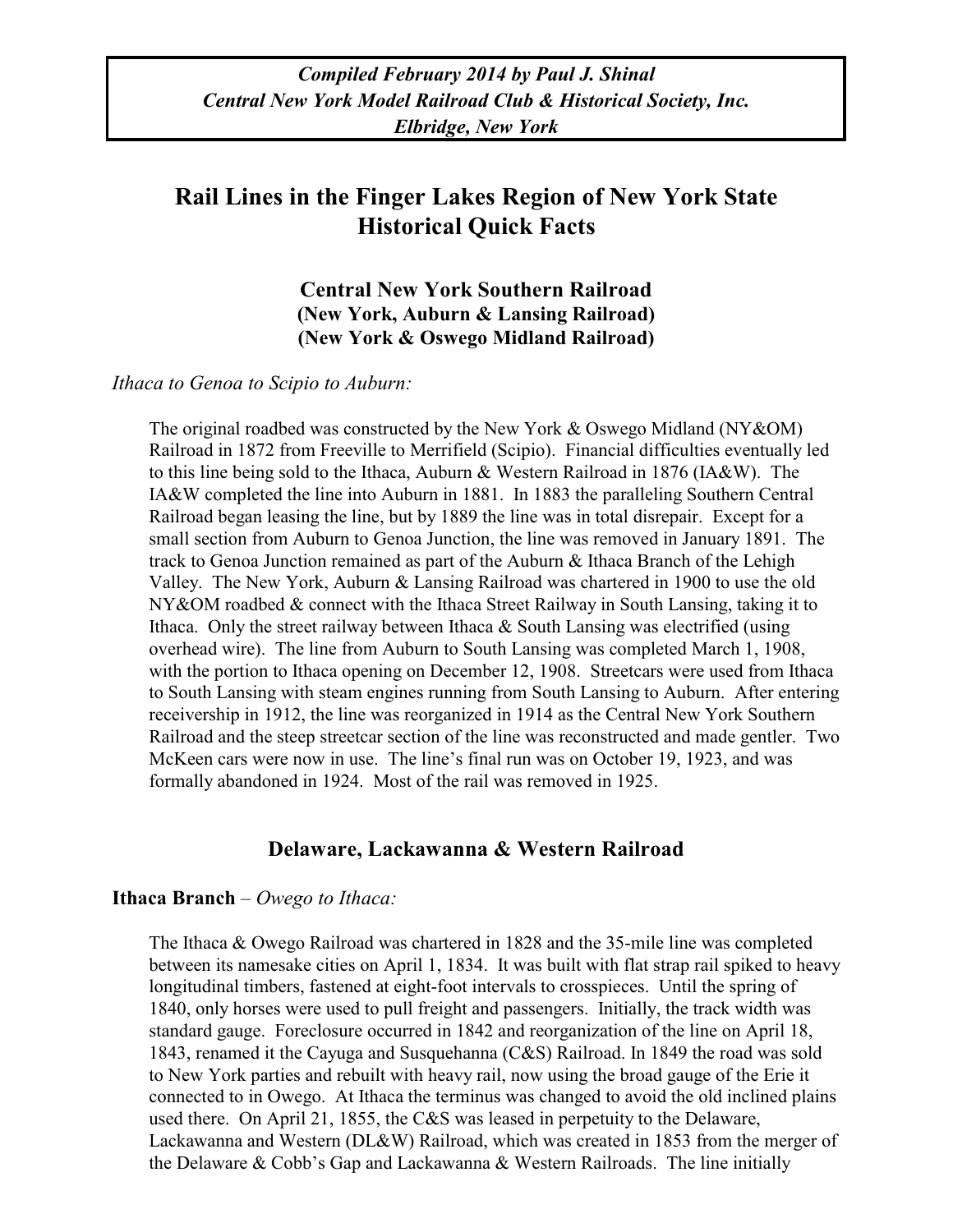retained its old name, but was actually referred to as the Cayuga Division of the DL&W. In 1878, the DL&W returned the track to standard gauge. By 1900, there were 3 daily passenger trains between Ithaca and Owego. The DL&W's December 1939 timetable lists four daily passenger trains, two in each direction. In 1942 passenger service ended and the last freight train operated in 1956.

## **Syracuse Branch** – *Binghamton to Syracuse to Oswego:*

The first part of the line was built by the Oswego and Syracuse (O&S) Railroad, using standard gauge. Running from just south of Oswego to Syracuse, the first train operated on October 16, 1848. The Syracuse and Binghamton (S&B) Railroad completed its broad gauge connection to the Erie at Binghamton in October of 1854. The S&B failed in 1856 and was reorganized and renamed the Syracuse, Binghamton and New York (SB&NY) Railroad in 1857. In 1869, the Delaware, Lackawanna and Western (DL&W) Railroad purchased controlling interest in the SB&NY and leased the O&S. At that time the DL&W added a third rail to the O&S to handle broad gauge movements. On May 27, 1876, a widely acclaimed feat, changed the SB&NY within 13-hours to standard gauge and the third rail was removed from the O&S. In 1912 the DL&W began to lease the SB&NY. In the 1940's, the DL&W took full control of both railroads. In 1940 the DL&W began to elevate its tracks through the streets of Syracuse and completed the project on October 21, 1941. Replacing the old depot, a new station opened that day on West Jefferson and South Clinton Streets, across from the NYS Armory.

Passenger service between Syracuse and Oswego ended in 1949 and was discontinued between Binghamton and Syracuse on September 14, 1958. On October 17, 1960, the DL&W merged with the Erie Railroad to become the Erie Lackawanna (EL) Railroad. In 1975 the EL filed for bankruptcy. On April 1, 1976, the EL became a part of the federally sponsored Consolidated Rail Corporation (Conrail). Conrail ended through service north of Binghamton and suspended service north of Fulton. Niagara Mohawk Power Corporation acquired the track from Fulton to its Oswego power plant in 1978. Conrail removed EL's Syracuse yard and engine facility. Being out of service for awhile, Conrail applied in 1981 to abandon the track south of Jamesville. In 1982 Walter Rich's Delaware Otsego Corporation purchased this and other nearby trackage going into Utica. Operating as the Syracuse Branch of the New York, Susquehanna and Western Railway, the line once again became active from Binghamton to Jamesville (Conrail still owned the line north of Jamesville to Fulton). Coupled with state funding, in 1993 the Onondaga County Industrial Development Agency purchased the track from Jamesville to Syracuse from Conrail with plans to develop passenger operations between the new Carousel Mall, Armory Square and Syracuse University. The NYS&W restored the former Syracuse, Binghamton & New York name, but it quickly was dubbed OnTrack, offering daily city shuttles and excursions. A bridge allowing it to connect with the Regional Transportation Center was never built and its ridership never fully developed Service was discontinued in July 2007. In 1999, CSX Transportation acquired the Conrail lines in the Syracuse area, including the line from Syracuse to Fulton. This track became CSX's Baldwinsville Subdivision. Since 2011, the Baldwinsville Subdivision north of Radison Yard has been out of service. The NYS&W still operates the line from Binghamton to Syracuse.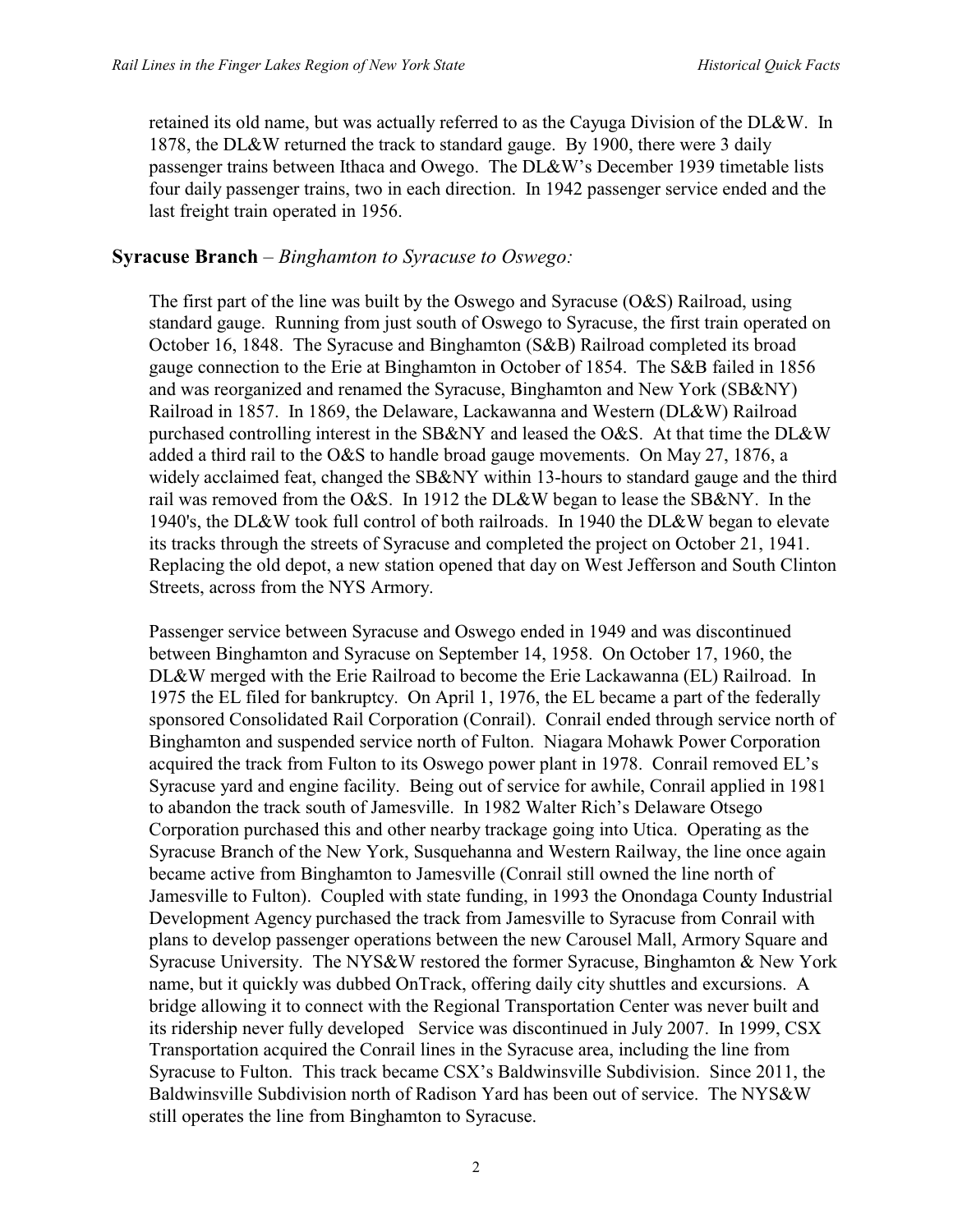## **Lehigh Valley Railroad**

## **Auburn Branch**

### *Sayre to Owego to Freeville to Auburn to North Fair Haven:*

Initially chartered in 1852 as the Lake Ontario, Auburn & New York RR to connect with the Cayuga & Susquehanna RR, the line was graded between Fair Haven and Auburn before the Civil War. In 1865 a revised line idea created the Southern Central Railroad. On March 5, 1870, the line from Owego to Auburn was completed. Freight service began March 8 and passenger service on April 4, 1870. Initially, the railroad shared the NYC Auburn Road's depot in Auburn. A line from the Lehigh Valley in Athens, PA to Owego was constructed and in service by January 3, 1871. The line from Auburn to Fair Haven was opened on December 1, 1871. The first coal train to run from Athens to the new North Fair Haven trestle on the Southern Central Railroad was on May 16, 1872. The southern terminus across the state line eventually became Sayre. By 1872 a new Southern Central depot was opened in Auburn on Washington Street next to the crossing of the NYC Auburn Road. By 1893 the Southern Central was referred to as the Auburn Division of the Lehigh Valley.

Passenger service ended to Fair Haven in 1938 and to Auburn on March 20, 1948. Abandonments were as follows: August 1937: Fair Haven to North Fair Haven; January 1953: Cato to Fair Haven; August 1957: Throop to Cato; January 1961: Auburn to Throop; April 1966: Moravia to Fleming; 1971: Fleming to Auburn; 1976: Locke to Moravia; 1978: Dryden to Locke; 1979: Harford Mills to Dryden; April 1976: Sayre to Owego. The line from Owego to Harford Mills is still active.

## **Elmira & Corning Branch**

*Elmira to East Ithaca to Freeville to Cortland to Camden:*

This line involved many charters, visions and track arrangements. The first section opened in the spring of 1871 between Freeville and East Ithaca (Cornell) and by late that year from Freeville to Cortland. The next section opened between Horseheads and Park Station in the fall of 1872. By late 1873 the two gorges at Swartwood Hill were spanned and the rails now went to Van Etten. On December 11, 1875, what would be later called the Brooktondale trestle was completed and the track was now open from Horseheads to Cortland. In 1876 a station at East Ithaca was built. In late 1878 with the inclusion of the Cazenovia  $\&$ Canastota RR (opened in 1870), the Cazenovia & DeRuyter RR (opened in 1878) and the defunct New York & Oswego Midland RR trackage between Cortland and DeRuyter (opened in 1872), the railroad now ran from Horseheads to Canastota via East Ithaca and Freeville. In 1881 the Canal Railroad was completed, bringing the line into Elmira with eventually one final extension to a new terminal at Fifth Street in 1883. The line from Elmira to Canastota became the Elmira, Cortland & Northern RR in March 1884. Lastly, in August 1887 the line was extended from Canastota to Camden with the completion of the Canastota Northern. In 1905 the line formally became part of the Lehigh Valley as the Elmira & Corning Branch.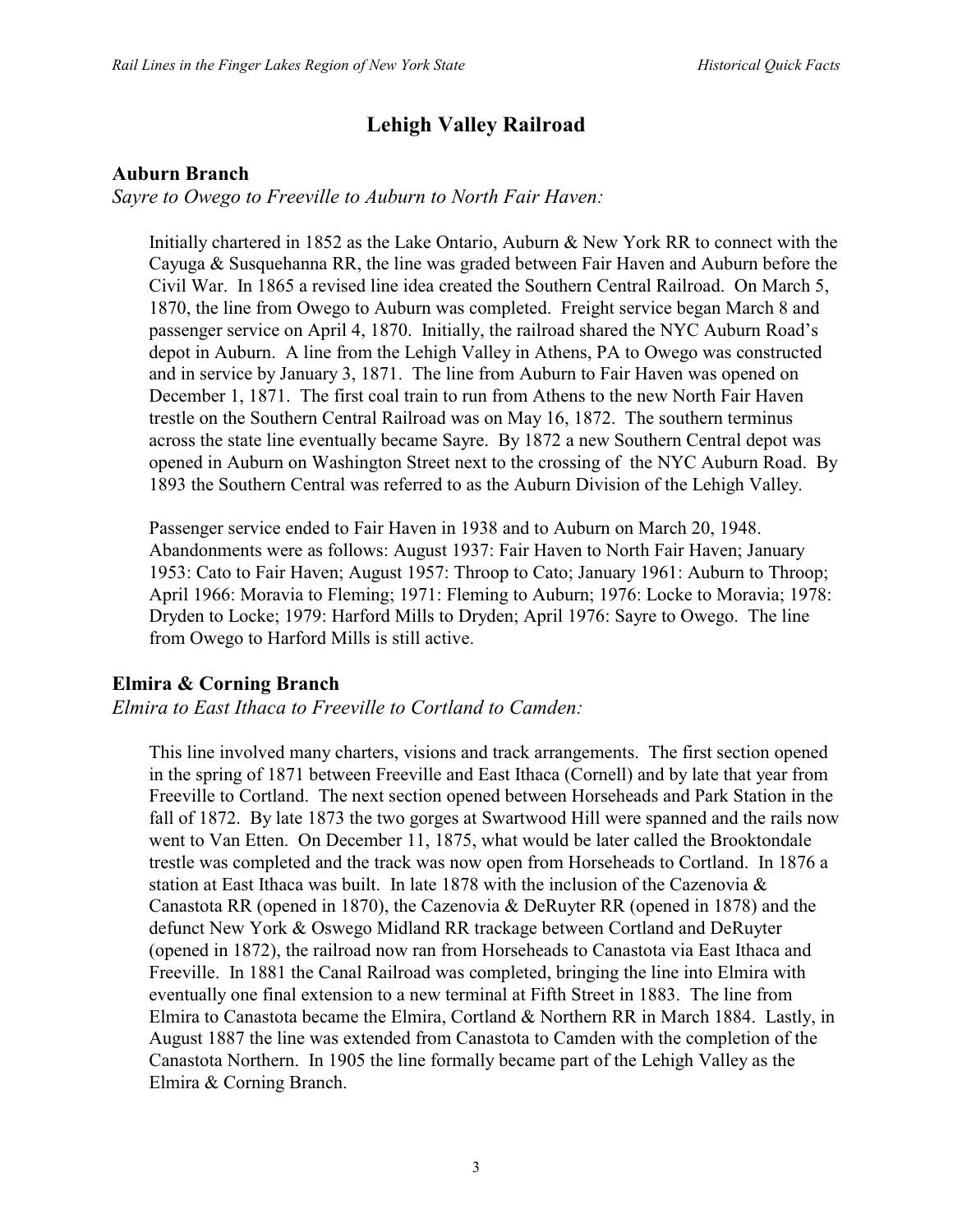Passenger service (gas-electric car) ended September 1, 1948. Abandonments were as follows: 1932: Van Etten to Spencer (used the Ithaca Br. track); May 1935: Spencer to East Ithaca; June 1938: Horseheads to Van Etten; August 1938: Canastota to Camden; December 1967: River to Canastota; 1972: Cortland Jct. To River; 1972: East Ithaca to Freeville embargoed, removed in 1978; April 1976: Freeville into Cortland, some industry trackage retained; December 1975: Elmira to Horseheads.

### **Ithaca Branch (Passenger Mainline)**

*Sayre to Ithaca to Geneva:*

In the summer of 1871 the line opened from Southern Central Junction (renamed "Sayre" in 1873) to Ithaca, as Ezra Cornell's Ithaca & Athens RR (I&A). The Geneva & Ithaca RR opened its line from the NYC Auburn Road in Geneva to the I&A in Ithaca in September 1873. In May 1874 the lines merged to become the Geneva, Ithaca & Athens RR Co. In receivership the line was purchased by the Lehigh Valley in October 1876 & reorganized as the Geneva, Ithaca & Sayre RR. In 1890 it became the Ithaca Branch of the Lehigh Valley.

Local passenger train service ended in November 1949. The last through passenger trains, Nos. 7 & 8, the Maple Leaf, operated during a blinding snowstorm on February 4, 1961. In September 1961 the last freight train cleared the line of cars between Trumansburg and Ithaca with the tracks being removed in 1963. The line from Trumansburg to Geneva Junction was abandoned in 1967. The rail line still exists today from Sayre to Ithaca.

## **Auburn & Ithaca Branch**

### *Ithaca to Cayuga Junction to Auburn:*

Financed by Henry Wells & Col. Edwin D. Morgan of Aurora, the line opened on January 31, 1873, as the Cayuga Lake RR. The railroad went from the NYC Auburn Road in Cayuga to the Ithaca & Athens RR in Ithaca. Due to financial failures and restructuring its name changed to the Cayuga Railroad, then the Cayuga Southern Railroad and was finally made a branch of the Geneva, Ithaca  $&$  Sayre RR. In early 1890 under the ownership of the newly formed Auburn & Ithaca Railway, the line was extended from Cayuga (Cayuga Junction) to Genoa Junction. Track already existed from Genoa Junction into Auburn, connecting to the Auburn Branch at Ithaca Junction. Later in 1890 the entire line from Ithaca to Auburn by way of Cayuga Junction became the Auburn & Ithaca Branch of the Lehigh Valley.

As passenger patronage waned, only gas-electric cars were in use. Passenger service ended on September 1, 1948. The line between Auburn and Cayuga Junction was abandoned in 1969 with the rest of the line north of the electric plant in Milliken completely abandoned by 1971. The line still exists from Ithaca to a stone quarry north of the Milliken electric plant.

## **Willard Branch**

*Hayt's Corners to Ovid to Willard:*

Initially, this 3-mile line was a narrow gauge railroad. The Hayt's Corners, Ovid & Willard Railroad opened it in 1883 and leased it to the Geneva, Ithaca & Sayre Railroad. In 1890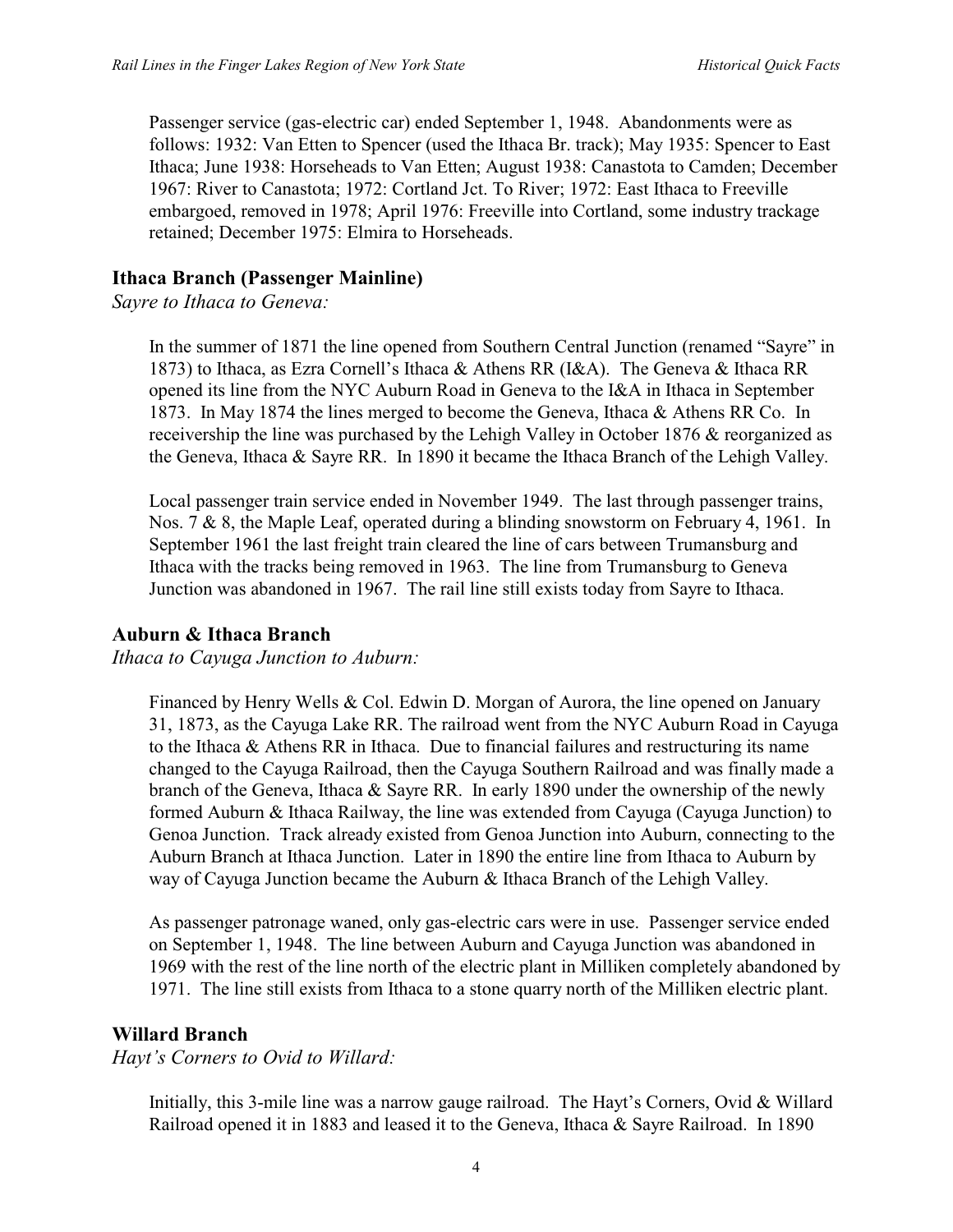the Lehigh Valley acquired it and made it a dual gauge line. When the new mainline was built between Van Ettenville and Buffalo, the branch connected to it in Willard. It became a bridge line between the new mainline and the Ithaca Branch. In 1936 the line between Willard and Ovid was abandoned with the remaining portion taken out of service in 1959.

### **Mainline**

*New York City to Sayre to Buffalo:*

In 1892 the Lehigh Valley's contract with the Erie RR to operate its trains from Waverly to Buffalo would expire. The Lehigh chose to create its own line to Buffalo, which required extending its trackage from Geneva to Buffalo. Because its roadbed from Ithaca to Geneva was far too steep for heavy freight trains, another line from Van Ettenville to Geneva was also needed. By late 1891, the new line was graded and a major freight transfer yard neared completion in Manchester, NY. The entire new trackage opened in September 1892.

Passenger service ended on February 4, 1961, with the final runs of the Maple Leaf in a blinding snowstorm. On April 1, 1976, Conrail silenced most of the Lehigh Valley's main line in New York State. The mainline from Victor to just east of Shortsville (where it now connects with the former NYC Auburn Road) and from its former NYC connection in Geneva west to Kendaia (site of the former Seneca Army Depot) are still in use. The mainline (and original Ithaca Branch) still exists from Van Etten south to Sayre.

### **Rochester Branch**

### *Rochester Junction to Rochester:*

In 1891 as the new mainline was being completed, a new railroad was being constructed northward from a location named Rochester Junction into downtown Rochester. Controlled by the Lehigh Valley, the 12.9-mile Rochester & Honeoye Valley Railroad opened along with the new mainline trackage in September 1892. Later, the line was extended south from Rochester Junction to Hemlock Lake with the entire 29-mile railway becoming the Lehigh's wholly-owned Rochester Southern Railroad. The extension opened in August 1895.

Passenger service ended in 1938 between Hemlock & Rochester Junction and in 1951 from Rochester Junction to Rochester. Abandonments: 1968: Hemlock Lake to Honeoye Falls; 1981: most of the line from Rochester Junction to Rochester; 1982: Honeoye Falls to Rochester Junction. In Henrietta part of the line still exists as an industrial spur to the Mortimer connection with CSX (former West Shore).

## **Naples Branch**

### *Naples to Stanley to Geneva:*

Graded originally by the Geneva and Southwestern Railroad, the 29-mile line was built by the Middlesex Valley Railway in 1894 and acquired by the Lehigh Valley in 1895. Passenger service ended in 1938. In 1970 the line was abandoned between Naples and Rushville with the remaining portion taken out of service in 1972 and removed in 1978.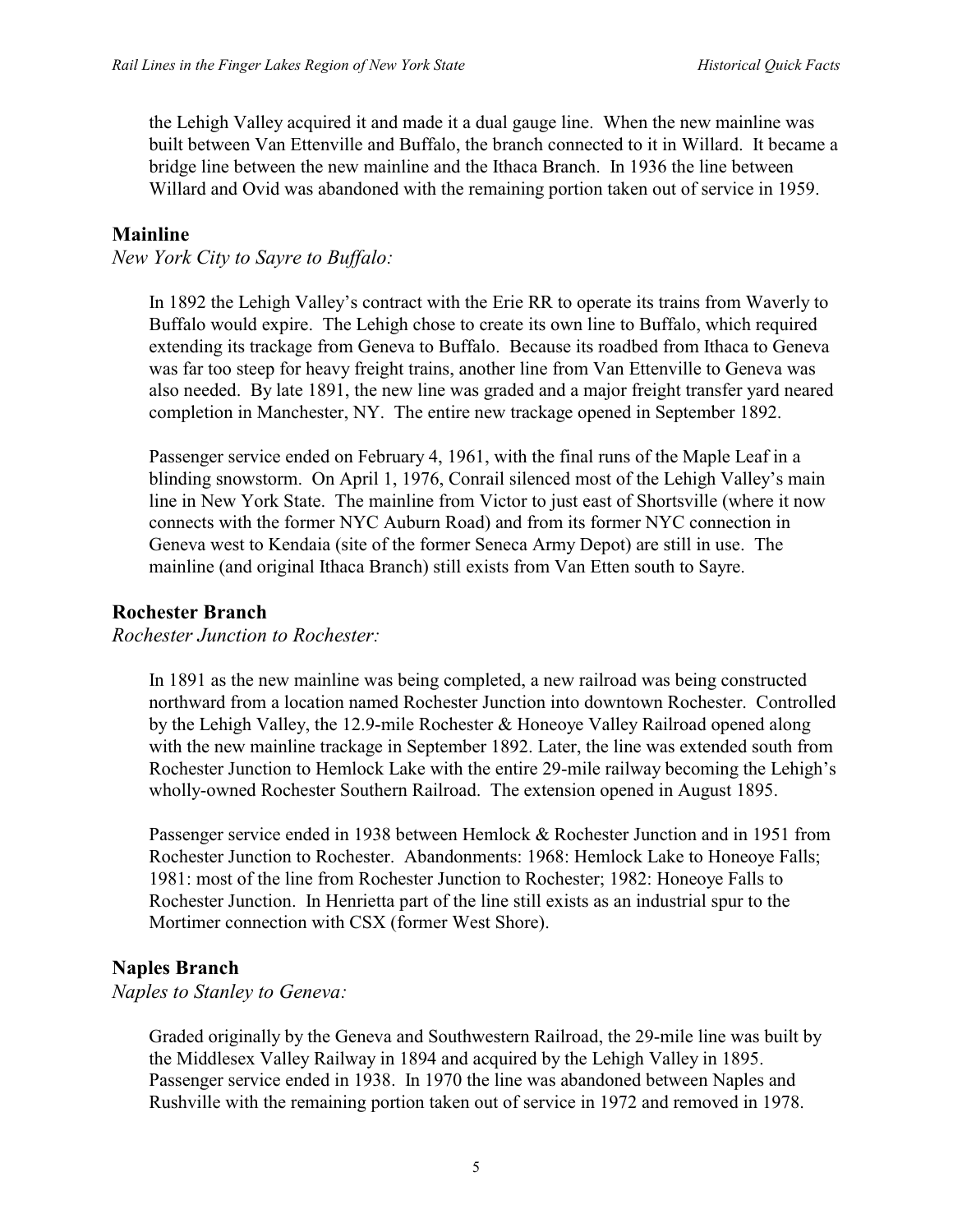### **Seneca Falls Branch**

*Geneva (Geneva Junction) to Seneca Falls to Cayuga Junction:*

Originally chartered in 1891 as the Seneca County Railway (controlled by the Lehigh Valley), the 8-mile line from Geneva Junction on the Lehigh Valley into Seneca Falls opened in October 1897. In August 1903 the line formally became the Seneca Falls Branch of the Lehigh Valley. By 1904 an extension of the branch to Cayuga to connect with the Ithaca & Auburn Branch was contemplated. As a result of the state's pending canal project in Seneca Falls, the Lehigh Valley chose a new route for its planned extension. It started in Seneca Falls at a new switch at Kingdom Road (Seneca Junction) and created a southern loop around the village to a point where it joined the NYC's Auburn Road (Lehigh Valley Junction) near Cayuga Lake. From there it crossed the lake into Cayuga, where it regained its own trackage. This extension opened on July 1, 1914.

Passenger service was discontinued on October 1, 1914. In 1959 the stub-end of the line from Seneca Junction (Kingdom Road) along the canal into Seneca Falls was abandoned. By 1969, as a part of the Penn Central, the line fell into serious disrepair. In 1971 it was eventually abandoned in favor of using the former NYC's Auburn Road.

## **Marcellus & Otisco Lake Railway**

### *Otisco Lake to Marcellus to Martisco:*

A plan started in 1871 to build a rail line from the Marcellus station on the New York Central & Hudson River Railroad (NYC&HRRR) to Preble or Homer. No rail line was begun until the Marcellus Electric Rail Road was incorporated on June 4, 1887. Even then, construction did not commence until 1898. After only two miles of roadbed were completed, the rock formations encountered at Marcellus Falls proved too much. Construction resumed in 1902, but was disrupted by financial difficulties. The line was finally completed to Amber by the fall of 1904. Trolley poles were erected and brackets installed, but no electric car was ever used. Financial reorganization led to the new Marcellus & Otisco Lake (M&OL) Railway being incorporated on May 25, 1905. Passenger service began in June of 1905 with two newly purchased Pullman coaches. Three round-trips daily (except Sunday) began. In Marcellus it connected with the Auburn  $\&$ Syracuse Electric line. From 1907 to 1913 the railroad also owned the Otisco Lake Navigation Company.

Passenger service was discontinued at the end of 1914. Though a petition in 1919 to abandon 6 miles of the line south of Marcellus was denied, approval was finally granted twenty-one years later on July 14, 1940. When the Allen V. Smith Company closed its plant in Marcellus Falls in 1959, the last train operated on July 18, 1959. The petition for abandonment of the 2.84-mile line was filed on February 8, 1960 and approved by the ICC on April 15, 1960. The corporation was officially dissolved on December 16, 1965. During its life, the M&OL Railway operated 6 steam locomotives, including two Shays, and a Vulcan 65-ton, 400-HP diesel.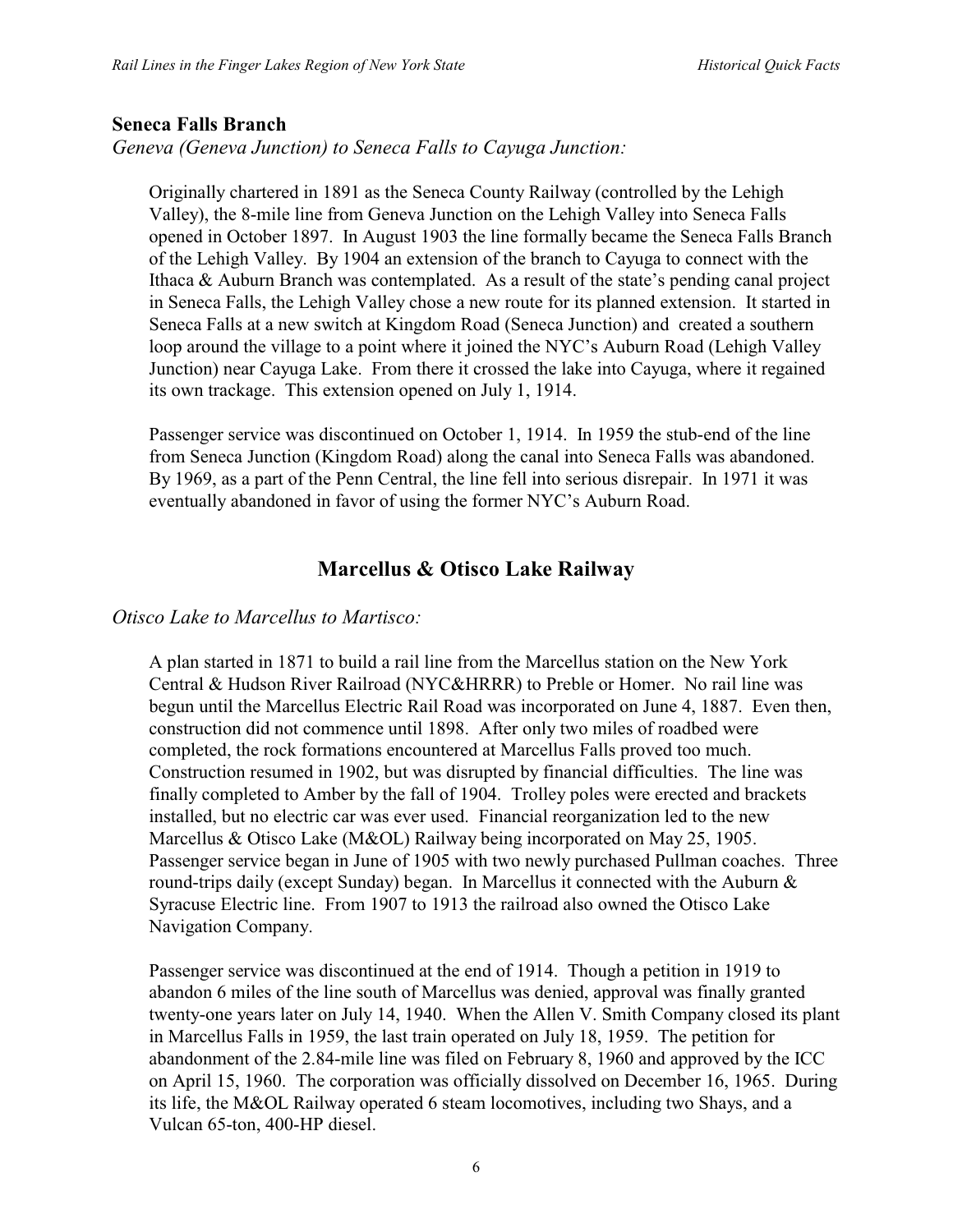## **New York Central (& Hudson River) Railroad**

## **Auburn Branch (The Auburn Road)**

*Syracuse to Auburn to Geneva to Canandaigua to Rochester:*

The entire line was built by two railroads. In 1834 the Auburn and Syracuse Railroad was chartered and it was completed between the two cities in 1839. In 1836 the Auburn and Rochester Railroad was chartered and completed from Rochester to the Auburn and Syracuse RR in Auburn on November 4, 1841. On August 1, 1850, the two railroads merged to become the Rochester and Syracuse Railroad. On May 17, 1853, the original "ten" short lines between Buffalo and Albany (including two that never laid any track) were consolidated, becoming the New York Central (NYC) Railroad. In June of 1853, a new mainline north of the Auburn Road between Syracuse and Rochester was opened. In 1869 Cornelius Vanderbit merged his recently acquired NYC RR with his Hudson River RR, making it the New York Central & Hudson River Railroad. In 1914 its name reverted back to that of the New York Central Railroad.

Passenger service ended on the branch on May 18, 1958, with the morning westbound no. 107, followed by the evening eastbound, no. 108. In 1959 the NYC RR abandoned the track between Victor and Pittsford. In 1968 the branch became a part of the Penn Central Transportation Company, which filed for bankruptcy on June 21, 1970. By 1970, the Lehigh Valley RR, controlled by the Penn Central, began operating its trains from Geneva to Cayuga and Auburn via the Auburn Road. On April 1, 1976, Consolidated Rail Corporation or Conrail took over the Auburn Branch. In 1978 Conrail abandoned the line between Canandaigua and Victor and in 1982 it abandoned the tracks between Pittsford and Brighton (Rochester). On July 1, 1995, the remaining track of the Auburn Road was turned over to Finger Lakes Railway (FGLK). In the summer of 2012, FGLK stub-ended the west end of the former NYC freight house double-ended siding at Skaneateles Junction.

## **Mainline (The Water Level Route)**

*Syracuse to Rochester Section:*

In August of 1850, the Rochester and Syracuse Railroad began construction of this more direct line between the two cities, under the name of the Rochester and Syracuse Direct Railroad. The line opened on June 1, 1853, as part of the newly created New York Central Railroad. Operating next to rivers and canals with few grades, it was called the "Water Level Route," alluding to a ride of ease and comfort.

## **Batavia Branch (The Peanut Line)**

*Canandaigua to Honeoye Falls to Batavia to Niagara Falls:*

On January 1, 1853, the Canandaigua and Niagara Falls (C&NF) Railroad operated its first train on this broad gauge, 50-mile line between Canandaigua and Batavia. By July 1, 1853, the line was extended another 36 miles to Niagara Falls. On July 28, 1853, the railroad operated it first passenger train (excursion) over the entire line. On April 1, 1854, the line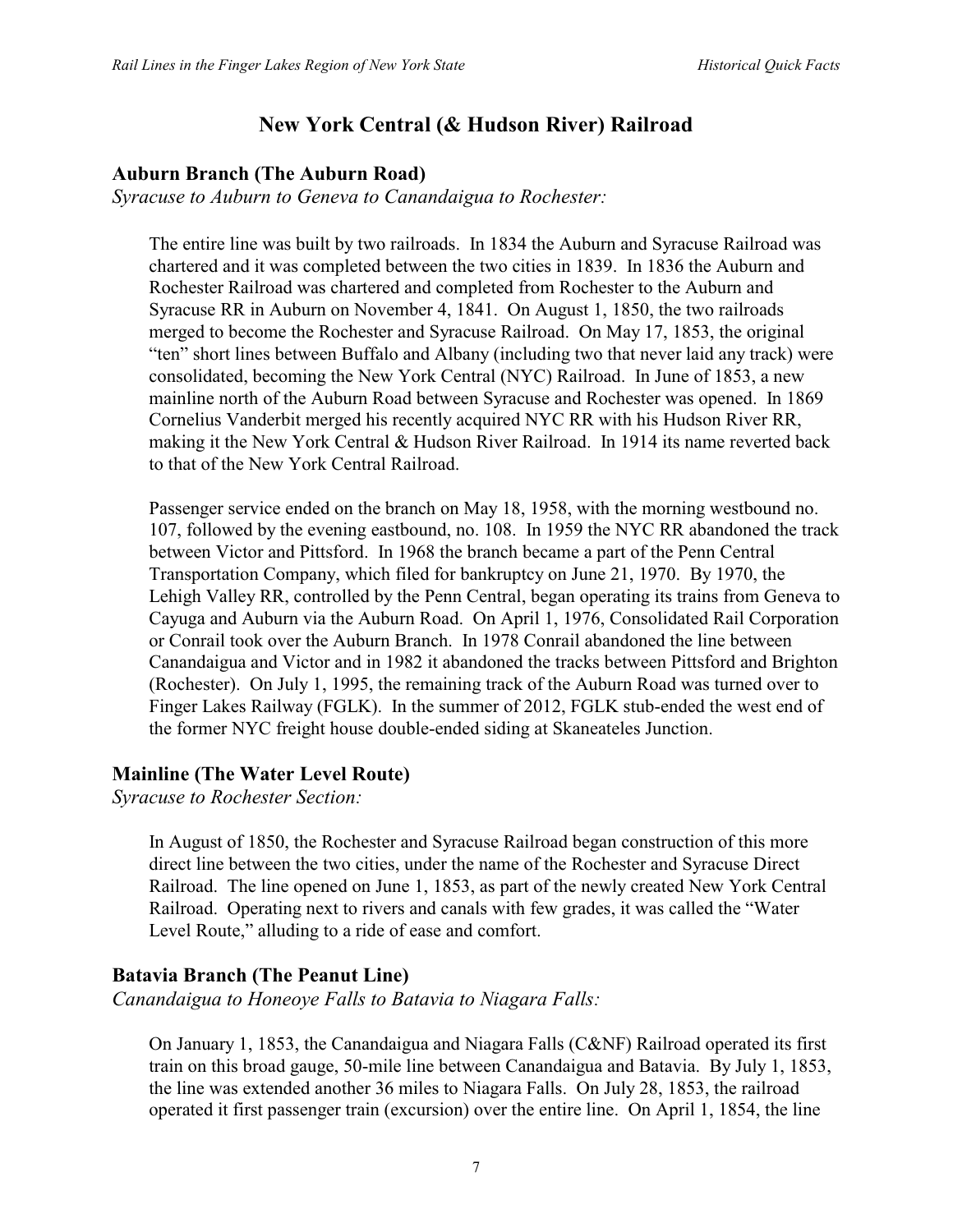was extended another 3 miles to the Niagara Falls Suspension Bridge. On August 25, 1858, the foreclosed C&NF RR was reorganized as the Niagara Bridge and Canandaigua Railroad, which was leased to the New York Central (NYC) Railroad on September 1, 1858. It was then re-gauged to standard gauge. A NYC vice-president, Dean Richmond, referred to the acquisition as "only a peanut of a line," thus the title "Peanut Line" was born. The line was very prosperous until the arrival of the Lehigh Valley's new mainline with trackage also going to Niagara Falls. In the early 1900's timetables show three passenger trains a day. In Honeoye Falls the line crossed Honeoye Creek by means of a covered bridge. This bridge was replaced by an iron one on July 31, 1893.

Passenger service ended in 1933. On January 5, 1939, abandonment of the line from Holcomb to Caledonia was announced. The last train operated on January 15, 1939. By June 1, 1939, the iron bridge over Honeoye Creek was gone.

### **Corning Secondary (NYC Fallbrook Branch and Lyons-Newberry Branch)** *Corning to Lyons:*

The part of the line known today as the Corning Secondary from Corning to Geneva was completed in 1877 by the Syracuse, Geneva & Corning (SG&C) Railroad. In 1878 the Geneva and Lyons Railroad completed tracks to Lyons, connecting to the New York Central & Hudson River RR. It was leased to the SG&C until 1892, when all came under the control of the Fall Brook Railway, a newly formed company separating the rail interests of the Fall Brook Companies from its coal operations. The Fall Brook Railway operated approximately 257 miles of track from Lyons, NY, south through Jersey Shore, PA, to Newberry Yard at Williamsport, PA. On May 1, 1899, the Fall Brook Railway was leased to the New York Central & Hudson River (NYC&HRRR), becoming its Pennsylvania Division. In 1909 all assets were sold to the NYC&HRRR and the line was named the Geneva, Corning and Southern Railroad. In 1914 it became a part of the New York Central Railroad. Later, the NYC would refer to this line as the Lyons-Newberry Branch. By the time of the Penn Central it was the Syracuse Division's Corning Branch. Today, it's known as Norfolk Southern's Corning Secondary.

In August of 2013, Norfolk Southern petitioned the Surface Transportation Board to discontinue service on 11.5 miles of the line from Geneva to Lyons. Since 2010, this section of the Corning Secondary has been left unused by Norfolk Southern with its gradecrossing signals de-activated.

## **West Shore**

### *Weehawken, NJ to Buffalo:*

Begun as the New York, West Shore and Buffalo Railway, the line was an abortive attempt to break the Vanderbilt's New York Central & Hudson River RR (NYC&HRRR) monopoly. Employing mostly Italian immigrants to build it, the line between Syracuse and Buffalo opened on January 1, 1884. Fostered by the Pennsylvania Railroad & the Pullman Company, William H. Vanderbilt was so enraged at the line's opening that he banned all Pullman cars from the NYC&HRRR fleet. The West Shore was built at great expense,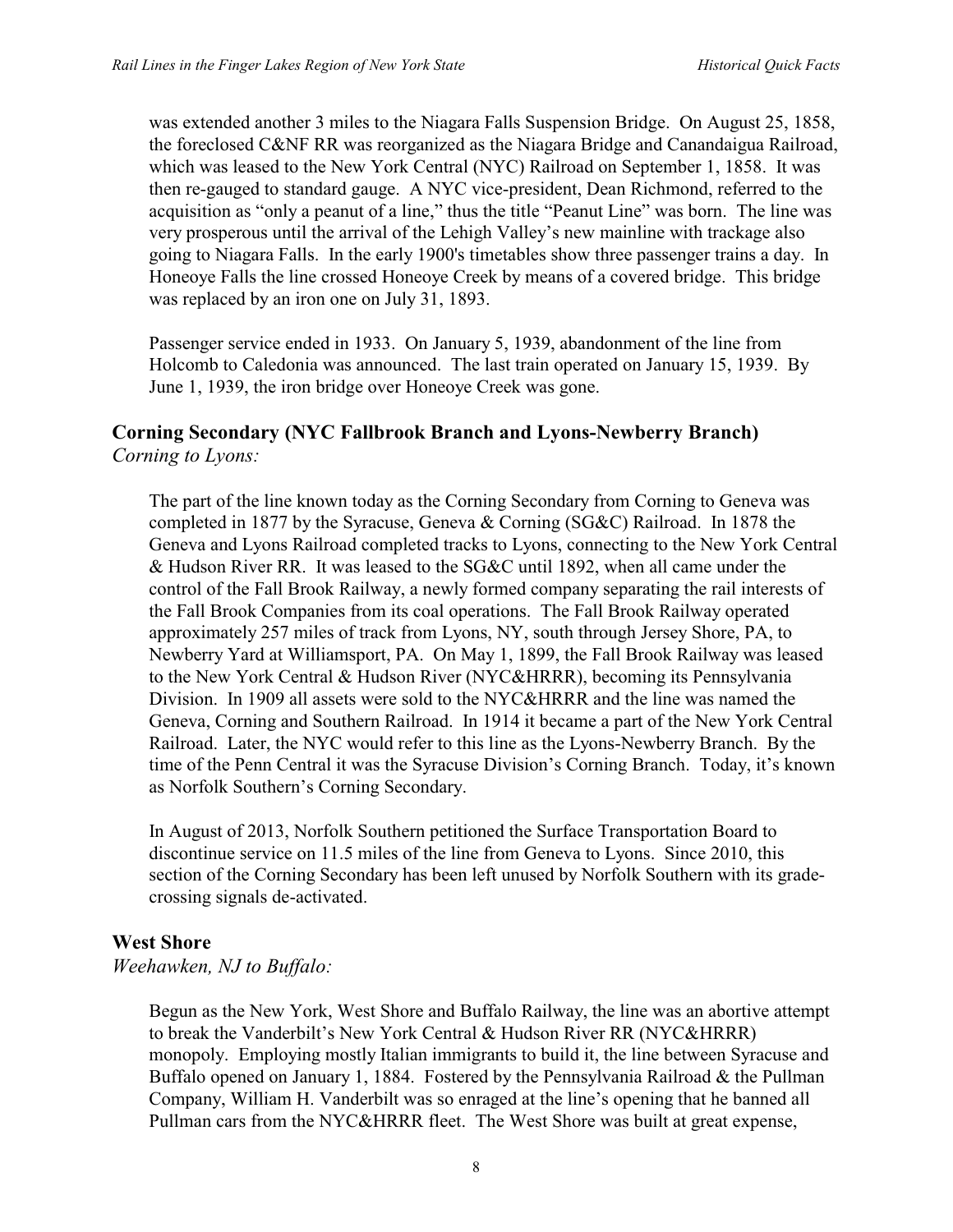directly competing with the mainline of the NYC&HRRR. Almost immediately the NYC&HRRR began a vicious rate war against the West Shore. Undercapitalized and forced to offer cut-rate fares, the railroad was bankrupt by 1885. That summer, J.P. Morgan mediated a deal whereby Vanderbilt would gain control of the West Shore in exchange for ending construction of the South Pennsylvania Railroad, a line paralleling part of the Pennsylvania Railroad's mainline (now used by the Pennsylvania Turnpike). The NYC&HRRR acquired the West Shore through a long-term lease and created a new corporation, the West Shore Railroad Company.

Around 1953, passenger service was discontinued west of Albany and by the late 1950's most freight service here ended. By 1960 the line from Syracuse to Fairport was abandoned. Its track from Fairport to Chili remains in service today.

### **Penn Yan Branch**

*Dresden to Penn Yan:*

The Penn Yan & New York Railway built this 7-mile line from Dresden to Penn Yan to service milling companies along the Keuka Lake Outlet. The first train operated over it on August 3, 1884. The railroad was then consolidated with the Syracuse, Geneva & Corning (SG&C) Railroad. The SG&C became part of the Fall Brook Railway in 1892 and by 1914 was fully a part of the New York Central Railroad.

Passenger service consisted primarily of mixed trains and continued until 1953, when service had become relegated to caboose seats. The last timetable for the line showed no. 19 as the morning westbound train and no. 20 as the afternoon eastbound train. The line was abandoned in the late 1960's, but tracks still existed into the early 1970's, until Hurricane Agnes obliterated the remains of the rail-bed in June of 1972.

## **Owasco River Railway**

### *Auburn*

Incorporated June 2, 1881, the Owasco River Railway was built to provide local switching service to the many mills along the Owasco River, known today as the Owasco Outlet. It opened in 1886 and was controlled by International Harvester Corporation. It connected with the New York Central & Hudson River RR and had trackage rights over it to the Lehigh Valley Auburn Branch. The New York Central (NYC) Railroad gained control of the company and sold half of the stock to the Lehigh Valley Railroad in 1931. The line ran along Auburn streets and on wooden trestles built along and around the Owasco River. In the 1940's the NYC provided a Shay locomotive to handle the very tight curves and substantial grades.

Most of the tracks were removed in the 1960's. The company was eventually acquired by the Penn Central Transportation Company, successor to the New York Central, and was abandoned in 1976 when Conrail was formed. Interestingly enough, Penn Central later used the company to own real estate from abandoned rail lines, and it remains as a subsidiary of American Premier Underwriters, successor to Penn Central.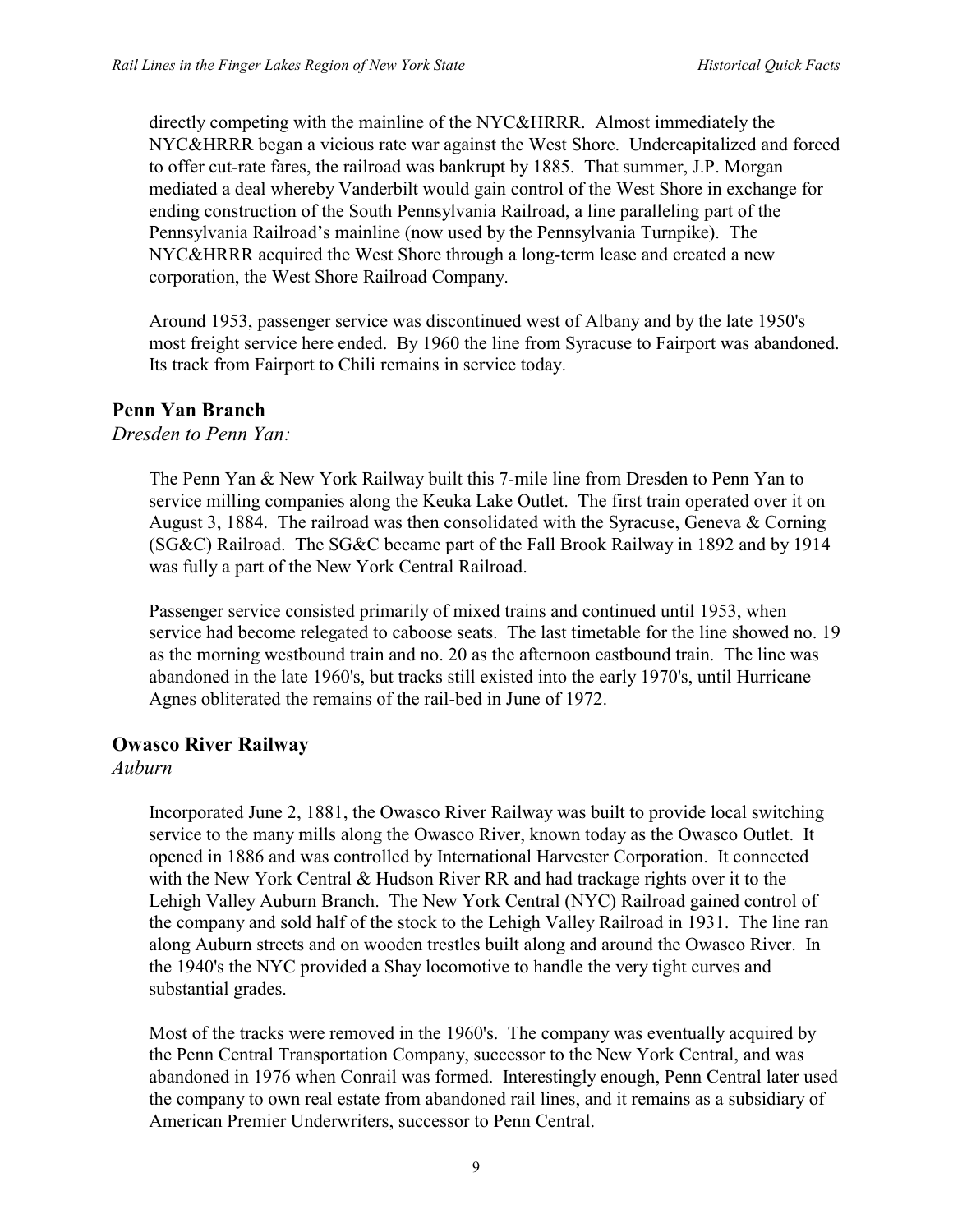## **Pennsylvania Railroad**

#### **Elmira/Sodus Bay Branch (Northern Central Railway)**

*Williamson to Elmira to Watkins Glen to Stanley to Canandaigua to Sodus Bay:*

The first part of this line was opened in 1850, as the Chemung Railroad (CRR) from Horseheads to Jefferson (Watkins Glen). It was a 17-mile branch of the Erie and connected to it in Horseheads, thus it operated using Erie's broad gauge track width. On September 15, 1851 another Erie-controlled broad gauge railroad was opened from the CRR in Jefferson (Watkins Glen) to Canandaigua with its name becoming the Canandaigua  $\&$  Elmira Railroad on September 14, 1852. This 47-mile line became the Elmira, Jefferson  $\&$ Canandaigua (EJ&C) RR, which operated the CRR, all still under Erie's control until January 19, 1866. On that date the two lines were leased to the Northern Central Railway and by May 1 the track was given a third rail to accommodate standard-gauged trains. On January 16, 1873 the Sodus Point & Southern Railroad opened a line from Sodus Point to Gorham, connecting with the EJ&C RR in Stanley. On February 16, 1873 the track between Gorham & Stanley was abandoned. By September of 1882 the Sodus Bay line became the Sodus Bay and Southern Railway. In 1884 it became a subsidiary of the Northern Central and a coal trestle and pier were then built at Sodus Point. On December 31, 1886, the three lines that operated the trackage from Horseheads to Canandaigua and Sodus Bay were consolidated as the Elmira & Lake Ontario (E&LO) Railroad Company. It was leased and operated by the Northern Central, which reached Elmira from Horseheads by trackage rights over the Erie. The line now also connected from Elmira south to Williamsport, PA, by the Elmira & Williamsport Railroad, another subsidiary of the Northern Central. In 1887 the Canandaigua Lake Railroad was incorporated to build a one and a half mile short line from downtown Canandaigua to a pier on Canandaigua Lake. This railroad was merged into the E&LO RR on December 27, 1888. The coal pier was enlarged in 1894 . On January 1, 1911, the lease of the E&LO RR was transferred to the Pennsylvania Railroad, which controlled the Northern Central. A new coal pier was built during 1927-28, and its yard expanded. On January 31, 1956, the E&LO RR was merged into the Northern Central.

Regular passenger service ended on July 20, 1931, between Stanley and Sodus Bay. Service since 1924 used a gas-electric car. A mixed train operated until November 15, 1935. Passenger service on the rest of the branch from Williamsport to Canandaigua was discontinued on Monday, January 2, 1956, with the final runs of northbound train No. 595 and southbound train No. 596. Coal traffic increased to Sodus Bay with the opening in 1940 of a new power plant in Oswego and continued until 1963, when the Erie Lackawanna Railroad began running coal to the plant on its Oswego line. The pier closed in late 1967 and on November 5, 1971, while being dismantled, a red hot bolt dropped onto dust-covered timber below, resulting in a spectacular fire that virtually destroyed the trestle. Abandonments: 1972: Williamsport to Elmira, including Southport Yard in Elmira–line devastated by Hurricane Agnes in June. 1973: Seneca Castle to Newark; 1974-1975: North end of Horseheads to Watkins Glen; ????: Stanley to Canandaigua; ????: Benton to Seneca Castle; ????: Wallington to Sodus Point. Tracks remain in service from the Norfolk Southern Railroad in Horseheads into the village; from Watkins Glen to Penn Yan with the track into Benton used for storage; from the CSX mainline in Newark to Wallington.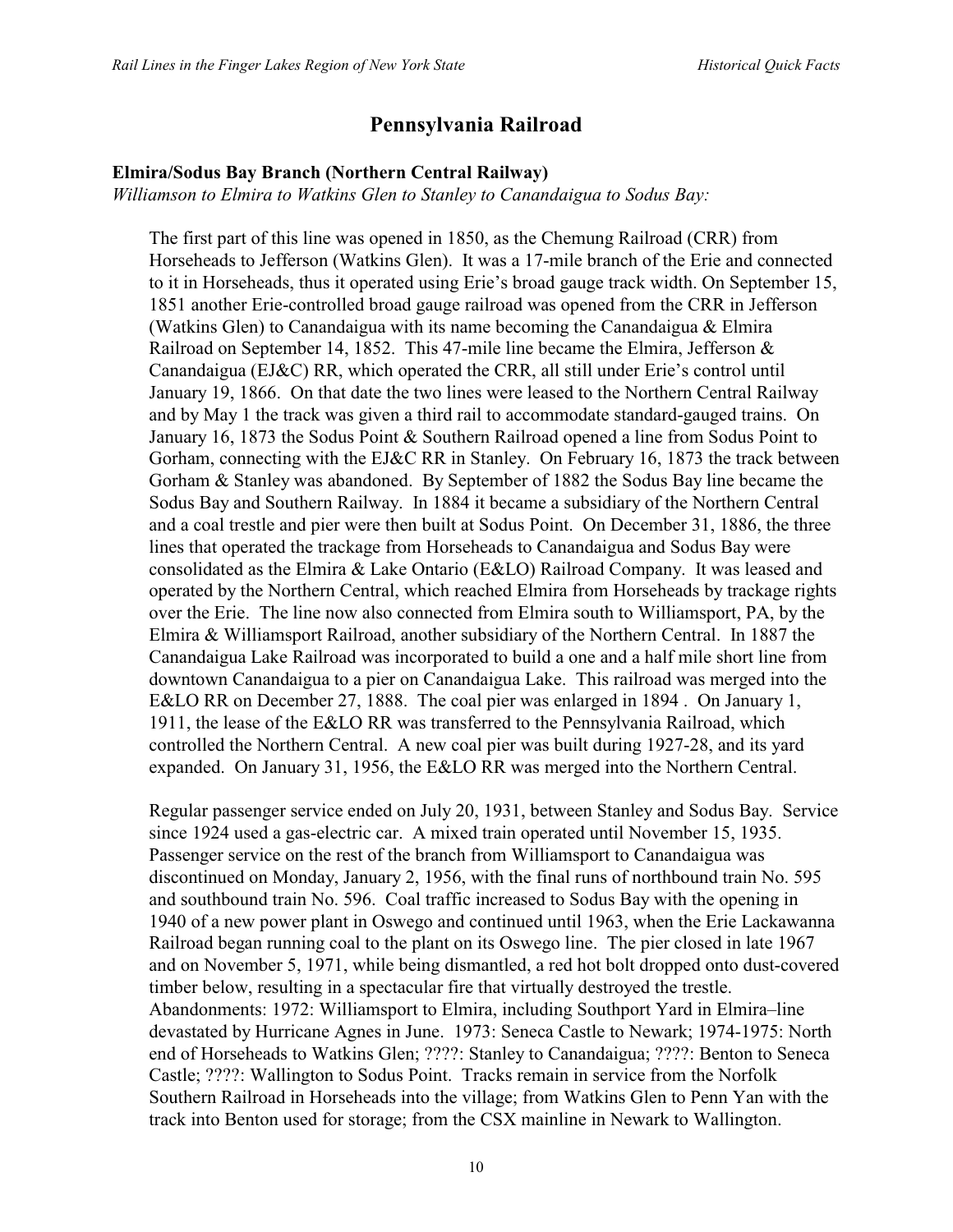## **Marion Branch (Newark & Marion Railway)**

*Newark to Marion:*

Though construction began in 1901, the 8-mile Newark & Marion Railway from the Northern Central Railway in Newark to Marion wasn't built until 1905. The first train entered Marion on December 14, 1905. From financial woes the line briefly closed in 1917 and a group of citizens bought it for \$34,000 and created the Marion Railway Corp., Inc. S.C. Comstock of Newark took control of the company in December 1928, improving the railroad and expanding its yard. On May 4, 1930, the Pennsylvania Railroad acquired the line for \$140,000. A year later it was merged into the Elmira & Lake Ontario Railroad. Finally, on January 31, 1956, it all became a part of the Northern Central. Penn Central kept the line, but on April 1, 1976, Conrail chose not to include it. New York State subsidized service at this point until the new Ontario Midland Railroad took over operations in 1979. With deplorable track conditions and Conrail charging \$100 as a fee for trains to cross its tracks, in July 1984 the final train traveled the line.

## **Pennsylvania and Sodus Bay Railroad** *(Never Completed)*

### *Waverly, PA to Newfield to Trumansburg to Seneca Falls to Sodus Bay:*

The line was proposed in 1869 to run from the coal region around Waverly, Pennsylvania to Sodus Bay on Lake Ontario. Though some name changes occurred, it was eventually incorporated as the Pennsylvania and Sodus Bay Railroad. No serious action was taken to construct the railroad until after 1869, when the New York State Legislature authorized towns and corporations to bond themselves in aid of railroad enterprises. On April 22, 1870, the railroad was organized by the election of thirteen directors. On June 3, 1871, a ground-breaking ceremony was held and its rail width was to be standard gauge. In 1873 much of the roadbed was finished, fences and bridges built, crossing signs and gates erected and everything was being prepared for the laying of rails. A lengthy stretch of this railroad was graded from Seneca Falls, past Trumansburg, and down to Newfield. An 1874 Seneca County map shows the railroad, as if it was actually completed and operating.

The financial Panic of 1873 abruptly ended plans to complete the railroad and the rail iron was never delivered. By spring of 1876, the line was up for foreclosure and sale. That same year, Merritt King, an Ithaca lawyer, purchased remnants of the line with the objective of completing it from Seneca Falls to Romulus. The Midland Central Railroad was formed for this purpose, but nothing ever transpired from it. The towns who had funded the railway were left with massive debts that the taxpayers spent years paying. Much of the land for the never-built railroad was sold to farmers through whose land the proposed line was to have run. In the end the railroad that almost existed was a costly proposition.